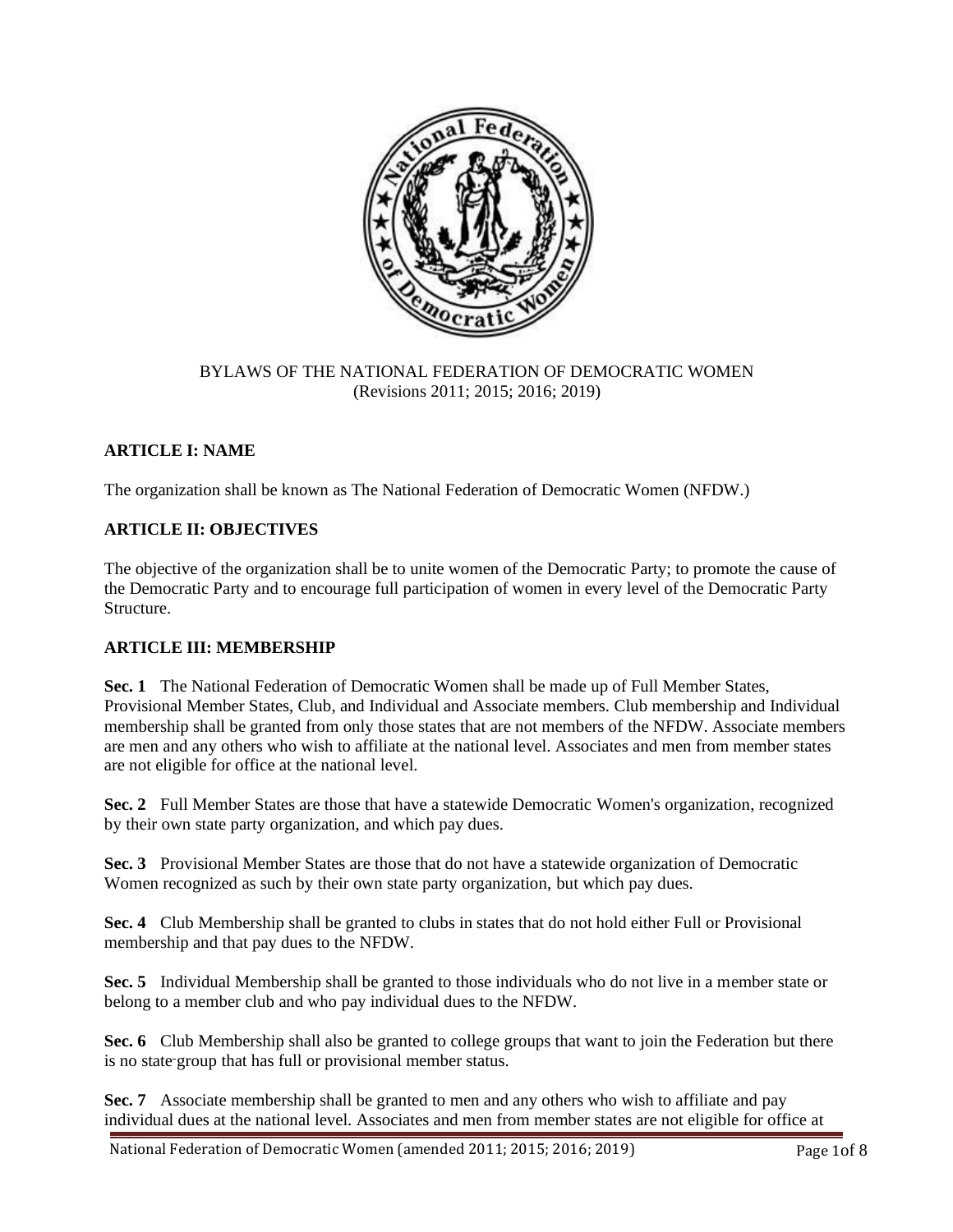the national level.

**Sec. 8** Full Member States shall be entitled to 20 votes. Provisional Member States shall be entitled to 5 votes. Clubs shall have one (1) vote. Individual members attending the convention shall meet and select from among themselves one who shall have one (1) vote.

**Sec. 9** Dues for all classes of membership shall be paid (postmarked) no later than thirty (30) days prior to the Annual Meeting. Dues shall be as follow:

- (a) Full Member States \$250.00 per year.
- (b) Provisional Membership States \$200.00 per year.
- (c) Club Membership \$100.00 per year.
- (d) Individual Membership \$25.00.
- **Sec.10** Membership in arrears shall have no vote. Reinstatement shall be as follows: (a) For all classes of membership; dues plus \$50.00 except Individual Membership shall be regular dues plus \$10.00.

(b) No reinstatement shall be allowed during convention week of odd numbered years. (Election of officers)

(c) If a member state is denied reinstatement during odd years, the arrears must be verified by the President, Treasurer and Secretary.

#### **ARTICLE IV: OFFICERS**

All officers must be from those states holding full membership.

#### **Sec. 1**

(a) Elected officers shall be as follows: President, First, Second, Third, Fourth and Fifth Vice-Presidents, Recording Secretary, and Treasurer. Appointed officers shall be a Corresponding Secretary and the Parliamentarian.

(b) Resignation or Removal of Members- a member of the Executive Committee may resign by written notice to the President of the NFDW; such resignation shall be effective immediately.

(c) After notice and opportunity for a public hearing and upon grounds found by the NFDW Executive Committee, in consultation with the leadership of the Executive Committee member's region to constitute good and sufficient cause, the Executive Committee and Regional officers may remove a member by two-thirds vote of the Executive Committee.

(d) Vacancies- Vacancies created by resignation or removal of any member of the Executive Committee shall be filled by the Executive Committee in apportionment to the regions as defined in these bylaws.

**Sec. 2** No region shall have more than two (2) elected officers, nor more than one (1) elected from the same state.

**Sec. 3** In case the office of President becomes vacant, the First Vice-President shall immediately assume that office for the remainder of the term.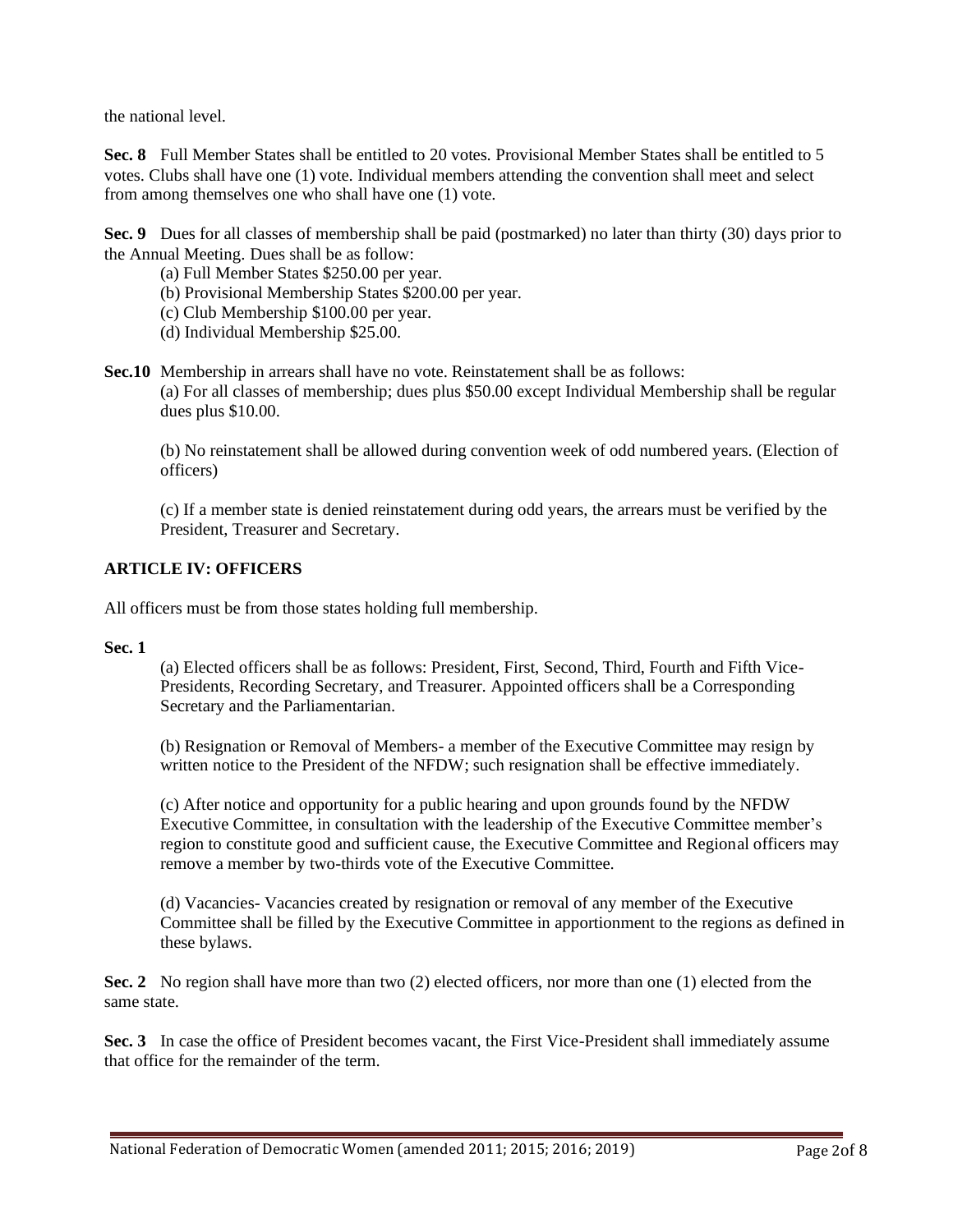# **ARTICLE V: DUTIES OF OFFICERS AND REGIONAL DIRECTORS**

**Sec. 1** The officers of the NFDW shall perform the duties usually performed by such officers, together with such duties as shall be prescribed by the Bylaws or the Executive Board including the following responsibilities:

- **President:** Shall have general supervision over the affairs of the NFDW. Shall appoint the Parliamentarian and Corresponding Secretary. Cosign all checks with the treasurer or other authorized person.
- **First Vice-President**: Shall conduct meetings in the absence of the President and assist the President in carrying out her duties. Should the office of President become vacant, she shall succeed automatically to that office. Place her signature on record at the bank in order to sign checks in the absence of the President or the Treasurer. Shall serve as a member of a Standing/Special Committee.
- **Second, Third, Fourth and Fifth Vice Presidents**: Each shall serve as a member of a Standing or Special Committee.
- **Treasurer**: Shall cosign all checks with the President or other authorized persons. No less than thirty (30) days prior to the close of the fiscal year, the Treasurer shall send bills for the next fiscal year's dues; she shall collect the same and notify the President and the Executive Board of states in arrears. She shall pay all bills, which have been approved by the President or the Executive Board. She shall submit to the Executive Board a quarterly statement of all receipts and disbursements. The Treasurer shall furnish a surety bond, which shall meet the requirements specified by the Executive Board. The bond premium shall be paid by the NFDW. The Treasurer's books shall be audited at the end of each fiscal year by an Audit Committee consisting of three members, each from a different state, to be appointed by the President with the approval of the Executive Board.
- **Recording Secretary**: Shall be responsible for recording or having recorded the minutes of all meetings of the NFDW and all meetings of the Executive Board. She shall be the repository of such minutes and other communications as required or requested; including those from regional meetings.
- **Regional Directors**: The Regional Directors shall perform those duties relating to recruiting, developing and retaining member states of the NFDW; serve as liaison between the represented region and the Executive Board and perform such other duties as requested by the President.

| <b>Eastern</b>       | <b>Southern</b> | <b>Midwestern</b> | Western    |
|----------------------|-----------------|-------------------|------------|
| Connecticut          | Alabama         | <b>Illinois</b>   | Alaska     |
| Delaware             | Arkansas        | Indiana           | Arizona    |
| District of Columbia | Florida         | Iowa              | California |
| Maine                | Georgia         | Kansas            | Colorado   |
| Maryland             | Kentucky        | Michigan          | Guam       |
| <b>Massachusetts</b> | Louisiana       | Minnesota         | Hawaii     |
| New Hampshire        | Mississippi     | <b>Missouri</b>   | Idaho      |
| New Jersey           | North Carolina  | <b>Nebraska</b>   | Montana    |
| New York             | South Carolina  | North Dakota      | New Mexico |
| Pennsylvania         | Tennessee       | Ohio              | Nevada     |
| Puerto Rico          | Texas           | Oklahoma          | Oregon     |
| Rhode Island         | Virginia        | South Dakota      | Utah       |
| Vermont              | West Virginia   | Wisconsin         | Washington |
| Virgin Islands       |                 |                   | Wyoming    |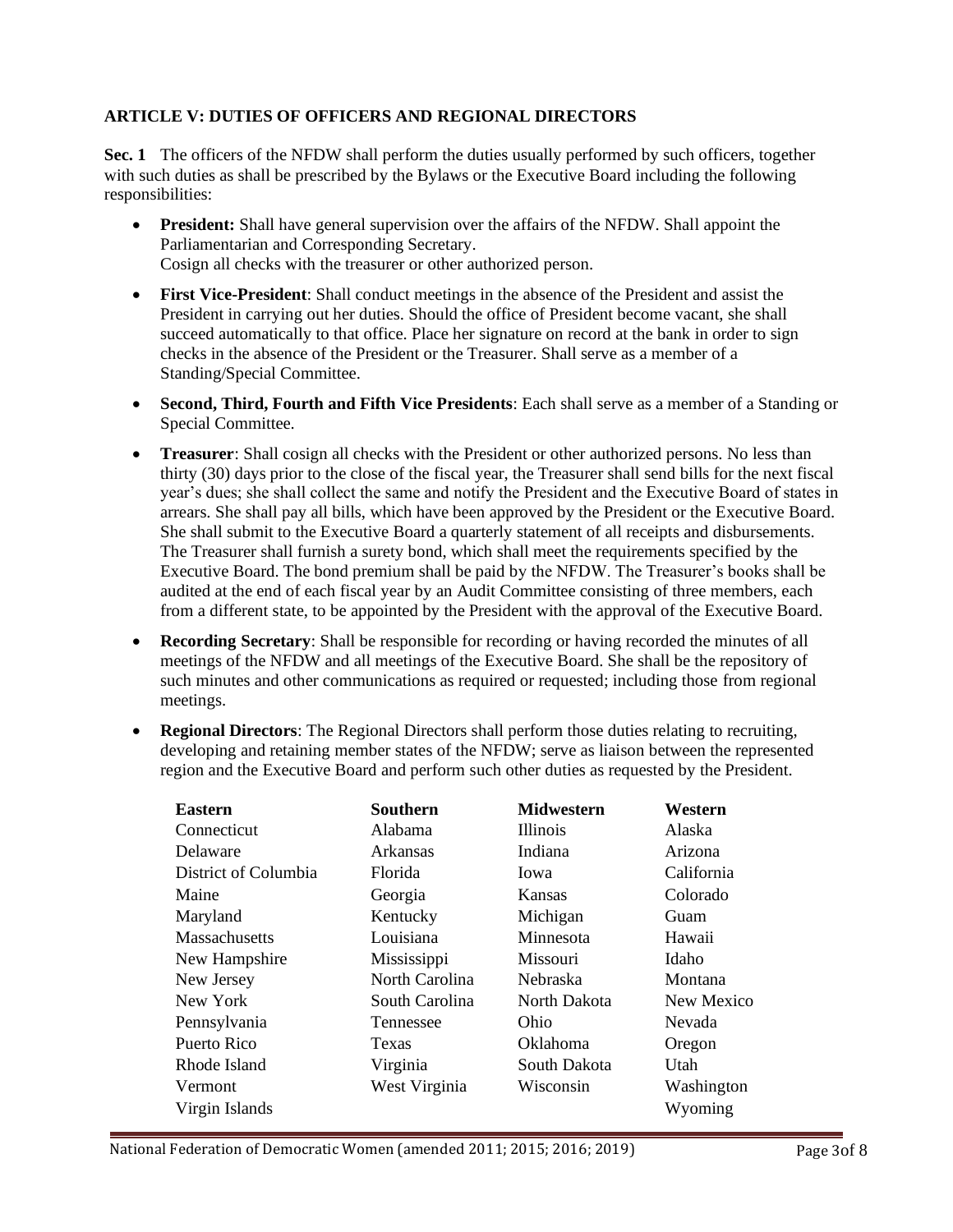**Sec 2.** No Officer or Regional Director may use her position with the NFDW in the endorsement of any candidate in a primary election. Additionally, NFDW affiliated clubs cannot us the club/federation affiliation to endorse one Democratic candidate opposing another Democrat. (See: NFDW Handbook)

**Sec 3.** Appointed officers shall be named no later than the first quarterly Executive Board Meeting. Any national board member not fulfilling duties as described for the office and/or who has exceeded absences as defined and described (see: Policies and Procedures Manual) shall be considered as having vacated her office. The process for appeal and for filling the vacancy will proceed as described in the Policies and Procedures Manual.

# **ARTICLE VI: EXECUTIVE BOARD**

**Sec. 1** The Executive Board shall consist of the President, First, Second, Third, Fourth and Fifth Vice-Presidents, Recording Secretary, Treasurer, the four Regional Directors; elected by their respective regions; the two immediate Past Presidents of the NFDW and the two elected representatives to the Democratic National Committee. The Young Democrats of America National Committeewoman may serve as an exofficio member of the Executive Board. Additionally, the highest-ranking female of the College Democrats may serve as an ex-officio member of the Executive Board.

**Sec. 2** A vacancy that occurs in an elective office shall be filled by the Executive Board, except the office of President. This office shall be filled by the First Vice President. The office of First Vice President then becomes vacant.

**Sec. 3** The Executive Board shall be the administrative body of the NFDW and shall have the power and authority to do and perform all acts and functions that the NFDW itself might do or perform that are not inconsistent with these Bylaws.

**Sec. 4** The Executive Board shall meet at such time and place as the President or a majority of the board may designate. These meetings, including the Annual Convention, require mandatory attendance with no more than one exception during the course of a term with just cause and shall be in writing to the President. An evaluation of performance shall be required as action by the Board for removal of any officer as determined by a  $2/3$  vote of the Executive Board.

**Sec. 5** A quorum shall constitute a majority of the board's membership. Voting by proxy shall not be permitted.

Sec. 6 If necessary, the Executive Board may meet by conference call; via telephone. Votes taken by telephone shall be as valid as votes taken in person, except in cases where a signed ballot is a requirement.  $(Art. VIII Sec.9 - c.)$ 

## **ARTICLE VII: MEETINGS**

**Sec. 1** The Annual Meeting of the NFDW shall be held between April 1st and June 30th. States are asked to bid for the annual meeting and work collaboratively with the Executive Board to plan and conduct the aforestated meeting. In bidding and/or hosting the Annual Meeting of the NFDW, the host state shall follow the guidelines as outlined in the NFDW Convention Guidelines. The time and place of the Annual Meeting shall be determined by the Executive Board and announced at least six (6) months (October 1st – January 31st) before the date so fixed.

**Sec. 2** All other meetings shall be held on call of a majority of the Executive Board.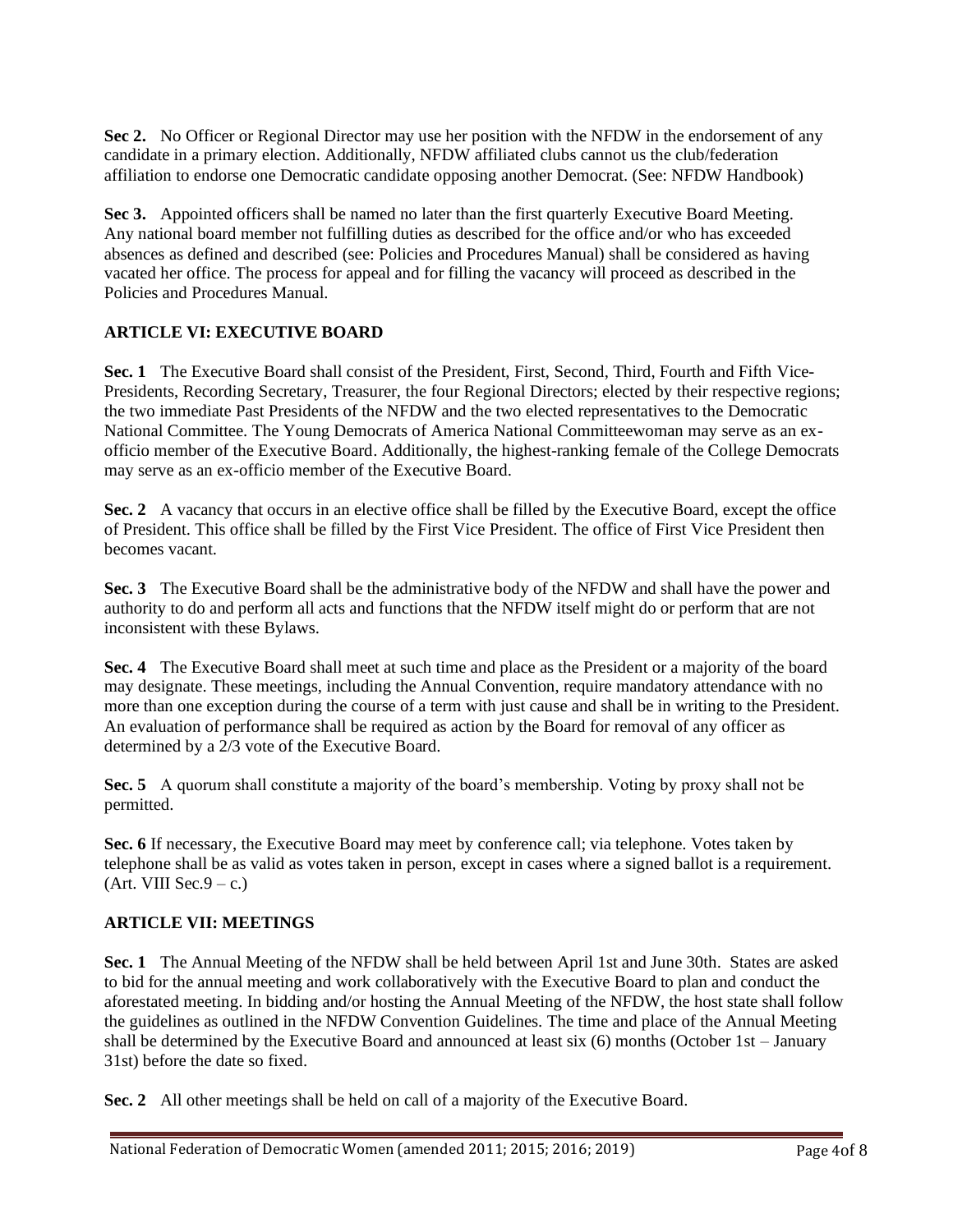**Sec. 3** The quorum for the Annual Meeting shall be representation from seven (7) states, five (5) of which must be states entitled to full membership.

**Sec. 4** One meeting of each region shall be held at the Annual Meeting. Regional delegates may vote to hold additional meetings within the coming year; subject to the President's approval.

## **ARTICLE VIII: NOMINATION AND ELECTION OF OFFICERS AND ELECTION OF REGIONAL DIRECTOR**

**Sec. 1** The Nominating Committee shall consist of two (2) members plus one (1) alternate from each region and one (1) member from the Executive Board. The two elected regional members shall be from different states. The elected alternate may be from any state within the region. Members shall be elected within their respective caucus at the even numbered year's annual meeting; subject to ratification by the convention body. No member may serve two consecutive terms on the Nominating Committee. One cannot serve on the Nominating Committee and be a candidate for one of the offices being nominated.

**Sec. 2** To be eligible for election to the Nominating Committee a nominee shall have participated in at least one (1) NFDW Convention in addition to the one where the election of the committee is held.

Sec. 3 Alternates have no vote unless they take the place of an elected member from their region.

**Sec. 4** Duties of the Nominating Committee shall be:

(a) to meet directly after their election and elect the Chair and at least once again before the Convention to present a slate of officers after a review of credentials on each candidate. Any subsidy shall be established by the financial policy of the Executive Board.

(b) to compile a list of names of proposed officers for the NFDW; a brief resume of each nominee shall be included in the Call to the Annual Meeting that has as part of its agenda the election of officers. Nominating Committee members shall receive copies of all resumes.

(c)The Nominating Committee shall make every effort to fill the NFDW offices with Qualified candidates, in consultation with the elected representatives from each region (Southern, Midwestern, Eastern, Western). In those instances where no candidate has been found to be nominated, the committee reports the vacant slot in the final Call to Convention. The final recommendation (see: Policies and Procedures Manual) to fill the position is at the will and vote of the Convention body.

Sec. 5 Contested elections of officers shall be by ballot. Only accredited delegates shall vote. A majority vote shall elect.

**Sec. 6** To be eligible for election to the office of President, First, Second, Third, Fourth or Fifth Vice-President, Recording Secretary or Treasurer and members of the Democratic National Committee, a nominee must have been a Federation member in the state she resides, for no less than two (2) years and have participated in at least one (1) NFDW meeting in addition to the one where the election of officers is held.

(a) No officer shall serve more than one (1) term in the same office, except members of the Democratic National Committee.

(b) All nominees must include in their nomination package verification of club and state federation membership. (See: Policies and Procedures Manual)

**Sec. 7** The term of office shall be for two (2) years.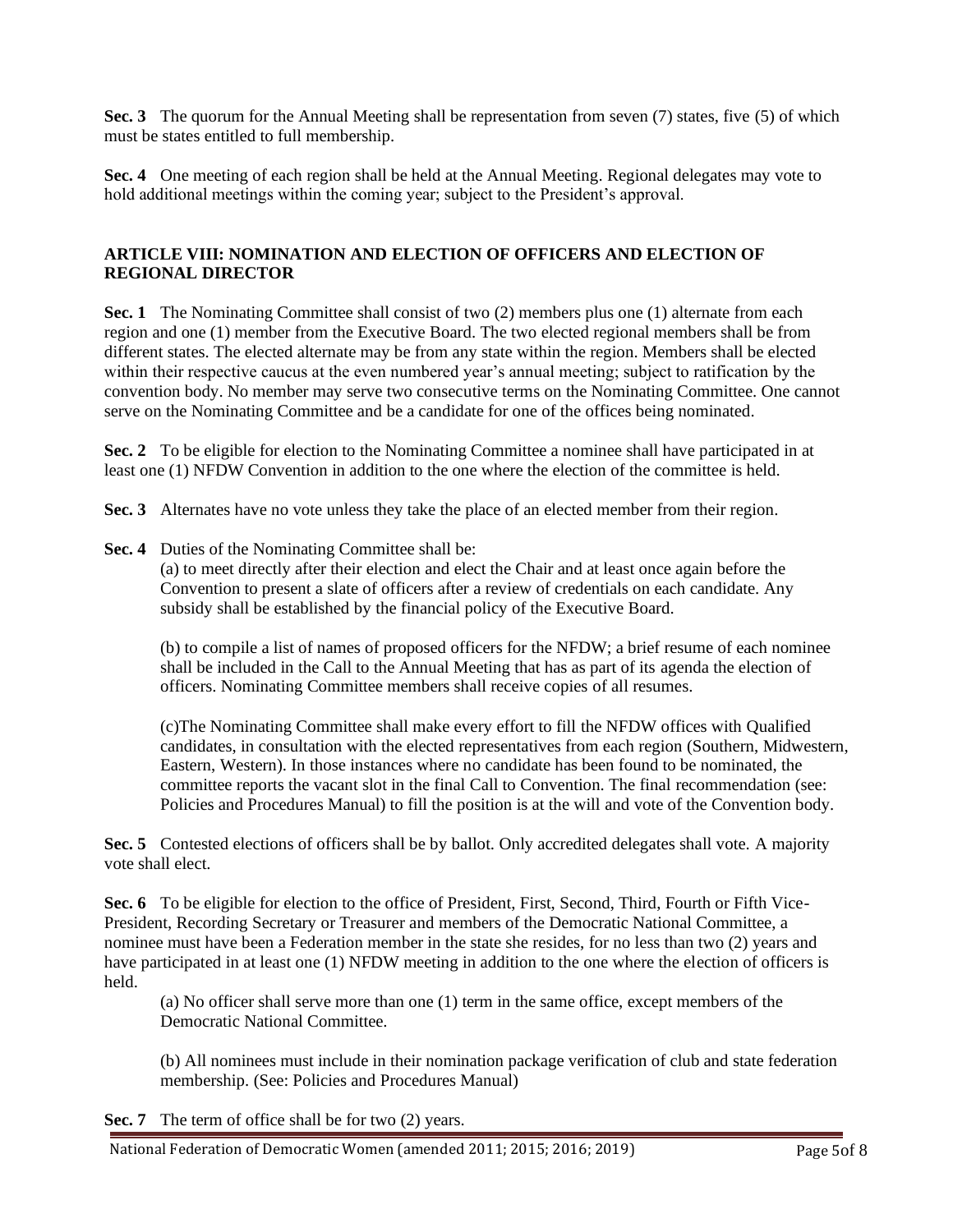**Sec. 8** To be eligible for election as Regional Director, the qualifications shall be the same as set forth in Article VIII Section 6. They shall be elected at the Regional Meeting held during the Annual Meeting of the Federation in odd numbered years. No Regional Director shall be eligible to serve more than two (2) consecutive terms in office.

**Sec. 9** There shall be selected to the Democratic National Committee in the year of the election of the President such number of DNC members as have been apportioned to the NFDW pursuant to the Bylaws of the Democratic Party of the United States. Each elected member shall serve for a term of four (4) years, beginning the day following the last day of the next National Party Convention and ending on the last day of the following National Party Convention or until a successor has been duly elected.

(a) Membership on the DNC: The President will be a permanent member and two members who are Federation members will be elected individually by a majority vote of the delegates to the Federation Convention to be held in the year of such election. This amendment to Article VIII, section 9(a) will become effective at the convention held in 2012. Any member who is eligible to run for this position may do so at that time.

(b) Change in Office: In the event that the President is succeeded in office, the new President shall fill the remainder of the DNC Term.

(c) Vacancy in Membership: Vacancies in the office of DNC Member shall be filled by a majority vote of the Executive Board duly informed and for such purpose by signed ballot. Such vacancies shall be filled no later than sixty (60) days after occurrence of same. Such action shall be reported at the first Annual Meeting of the NFDW following the appointment.

#### **ARTICLE IX: COMMITTEES**

Standing and Special Committees shall be appointed by the President with approval of the Executive Board. Standing Committee Chairs shall be appointed for one (1) year. Reappointment shall be at the option of the President with the consent of the Board.

**Sec. 1** The organization shall have the following Standing Committees:

**(a) Bylaws**: Call for Amendments to the bylaws: The call for Bylaw Amendments shall be issued at convention and mailed within the quarter thereafter. All proposed amendments to the bylaws shall be sent to both the Chair of the Bylaws Committee and to the President no later than February 1st. All amendments either proposed by the members-at-large or the Bylaws Committee shall be mailed with the Call to the Annual Meeting. The committee shall review all proposed amendments and make recommendations to the Annual Convention with respect to their adoption.

**(b) Legislative**: This committee shall work with the DNC on pending and proposed legislation and shall disseminate information to the members, together with the written view of the committee, giving consideration to resolutions passed by the NFDW Resolutions Committee.

**(c) Budget**: This Committee shall present a proposed budget to the Executive Board for consideration at the first Executive Board Meeting. The Treasurer shall serve as a member of this committee.

**(d) Finance**: The committee shall plan and execute all fundraising with approval of the Executive Board. At least one (1) Vice President shall serve on this committee.

**(e)Resolutions**: Resolutions must be submitted to the Chair of the Resolutions Committee one (1) month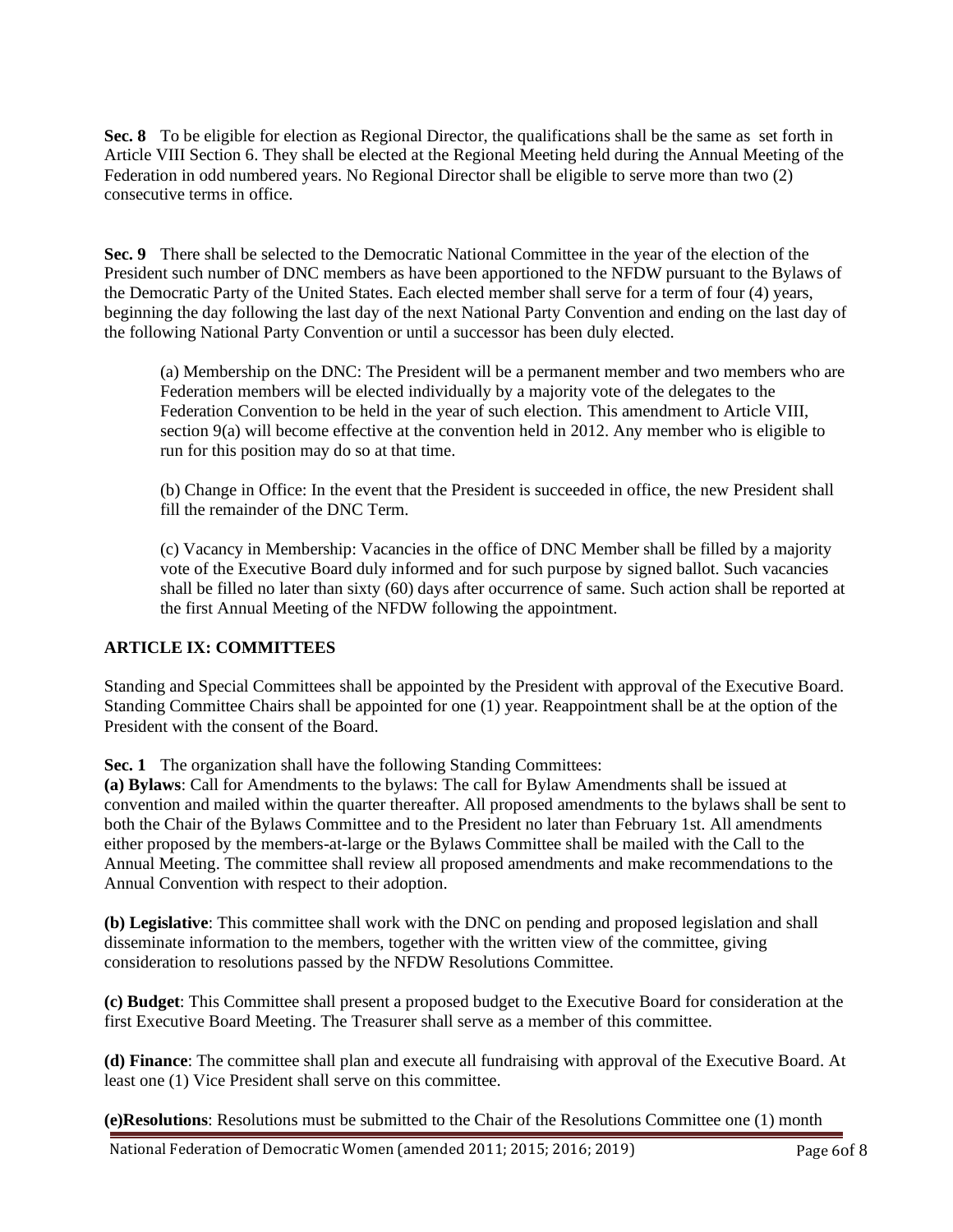prior to the Annual Meeting. The Resolutions Committee shall present all resolutions to the Annual Meeting together with their recommendations. Resolutions signed by at least ten (10) delegates representing at least five (5) states may be received from the floor.

**(f) History**: The committee's purpose shall be to receive all NFDW records, including Executive Board records, publications, and official correspondence and all committee records, publications and official correspondence for deposit at the organization's permanent storage site, the United States Library of Congress. The committee shall organize the collected materials according to the regulations of the Library of Congress and deposit these materials at the Library of Congress at the end of each two year administrative term. Five (5) members shall each serve staggered terms of two (2) years. Members from the Eastern and Midwest Regions shall elect their members in the even numbered years; the Southern and Western Regions shall elect in the odd numbered years at the Annual Convention. The President shall appoint the fifth member who shall serve a term of two (2) years. The committee shall choose the chairman.

**(g) Public Relations**: Shall consist of four (4) members, one from each region who shall be responsible for the submission of accurate information concerning their region for the web site as well as the Communicator newsletter and sending it to the webmaster for posting. Members shall be appointed by the President for a term of two (2) years that shall coincide with the election of officers.

**(h) Audit**: Shall consist of three (3) members appointed by the President to serve for a term of two (2) years that coincide with the election of officers. The committee is responsible for auditing the books and records of NFDW each fiscal year and reporting the findings to the Executive Board and to the membership as a whole at the Annual Convention. The Treasurer of NFDW shall submit the books and records to the Audit Committee within sixty (60) days of the close of the fiscal year under audit.

The committee is also responsible for auditing the books and records of the Annual Convention. The Treasurer of the Annual Convention will submit a preliminary report to the Audit Committee within sixty (60) days of the close of the Annual Convention and a complete report within ninety (90) days of the close of the Annual Convention. The findings of the audit results shall be given to the Executive Board by the beginning of the fiscal year following the Annual Convention and to the membership at the next Annual Convention.

#### **Sec. 2 Reporting of Committees**

Chairs of Standing and Special Committees shall be required to regularly provide written progress reports as requested by the Executive Board.

A summative annual report is required from each Committee for the annual meeting.

## **ARTICLE X: FISCAL YEAR**

The Fiscal Year shall be from January 1 to December 31.

## **ARTICLE XI: AMENDMENT OF THE BYLAWS**

**Sec. 1** These Bylaws may be amended at any Annual Meeting by a two-thirds vote, provided the proposed amendment has been submitted in writing to the Bylaws Chair and to the President by February 1st.

**Sec. 2** All proposed amendments shall be included in the Call to the Annual Meeting of the NFDW.

## **ARTICLE XII: PARLIAMENTARY AUTHORITY**

Where the Bylaws are silent, the current edition of Roberts Rules of Order Newly Revised shall be the final authority in all matters.